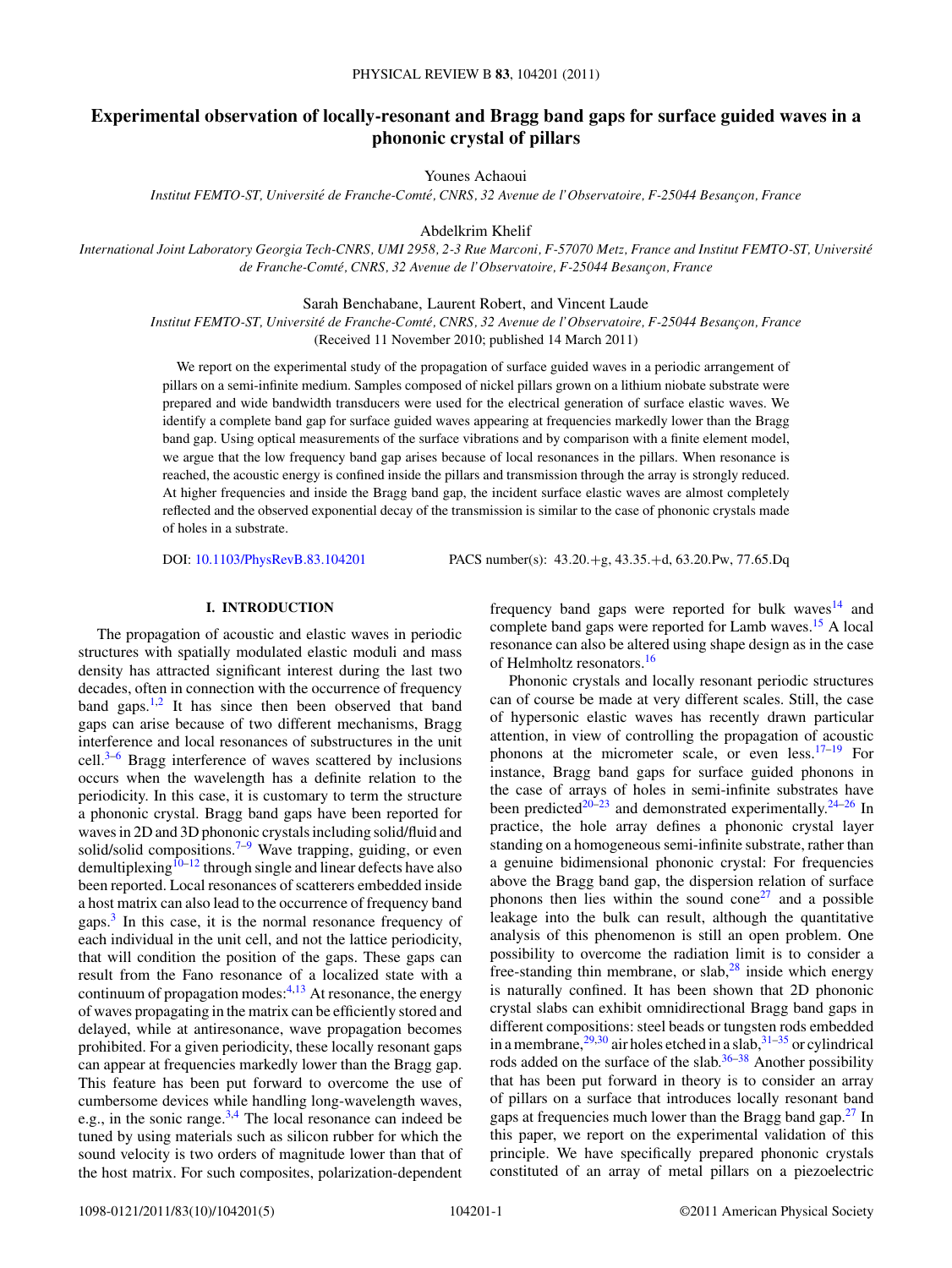

FIG. 1. (Color online) Schematic of the experimental setup used for investigating the propagation of surface phonons in a periodic array of pillars on a semi-infinite substrate. The nickel pillars shown as an inset have a radius of 3.2  $\mu$ m and a height of 4.7  $\mu$ m. They are arranged according to a square latttice with a pitch of 10  $\mu$ m. Two chirped interdigital transducers generate and detect surface phonons thanks to the piezoelectric properties of the lithium niobate substrate. The phononic crystal has been studied in the three directions of highest symmetry of the Brillouin zone.

substrate. Using wide-bandwidth interdigital transducers, we measure electrically the transmission of the samples. We further image the vibrations of the surface via heterodyne optical interferometry.[26](#page-4-0) Combining these measurements, we identify the locally resonant and the Bragg band gap and highlight the differences between the two phenomena.

#### **II. LOCALLY RESONANT BAND GAP**

A typical phononic crystal sample used in this study is shown in Fig. 1. Fifteen rows of cylindrical nickel pillars arranged according to a  $10$ - $\mu$ m-pitch square lattice were grown on a  $Y + 128$  lithium niobate substrate surface using electroplating. A thin film of copper was first deposited on the substrate to serve as a seed layer for the subsequent electroplating process. A resist mould allowing for the definition of the periodical array was then obtained by spin-coating and patterning of a thick photoresist layer. Nickel was later electrodeposited and the metal structures were eventually released by etching the resist away to form pillars with a 4.7  $\mu$ m height and 3.2  $\mu$ m radius. Lithium niobate was chosen as the substrate since this piezoelectric material allows for efficient generation and detection of surface acoustic waves (SAW) in a delay-line configuration. With a SAW velocity in the range of 3600 m*/*s, the Bragg band gap is expected at frequencies around 180 MHz.<sup>[22](#page-4-0)</sup> Wide-bandwidth transduction of SAW was achieved using chirped interdigital transducers (IDTs) with a linear variation of the finger pitch. Figure 2 shows typical electrical transmission measurements obtained with a network analyzer for two different pairs of chirped IDTs in a delay-line configuration without the phononic crystal being present. The useful measurement bandwidth extends from 70 to 260 MHz. In the following, we define the electrical transmittance as the ratio of the transmission through the phononic crystal to the transmission without it.

Figure  $3(a)$  displays the transmittance of the phononic crystal in the low frequency range extending from 70 to 105 MHz. The transmittance has been evaluated for the three main symmetry directions of the phononic crystal, referred to as the  $\Gamma X$ ,  $\Gamma Y$ , and  $\Gamma M$  directions of the first Brillouin zone.



FIG. 2. (Color online) Measured electrical transmission  $T_{12}$  as a function of frequency for chirped interdigital transducers (IDTs) operating in a delay line configuration, without a phononic crystal in between the emitting and receiving IDTs. Two pairs of identical IDTs have been used in this study to cover a wide frequency bandwidth. They were designed to operate from 70 to 130 MHz and from 110 to 260 MHz, respectively.

Note that waves propagating in the  $\Gamma X$  and the  $\Gamma Y$  directions have different dispersions because of the material anisotropy of the substrate. A dip with an attenuation larger than 20 dB is observed at about 78 MHz for the three directions, suggesting the existence of a complete band gap for surface guided waves around this frequency.

Supplementary information about the interaction between the surface elastic waves and the pillars were obtained by imaging the out-of-plane motion of the surface at the frequency of the SAW using a heterodyne optical interferometer featuring a lateral resolution of about 800 nm. The obtained results are shown in Figs.  $3(b)$  and  $3(c)$ . The monochromatic incident surface elastic wave was launched by one of the chirped IDTs. The optical scan was performed with a  $2 \mu m$  step over an area size of 300  $\mu$ m  $\times$  30  $\mu$ m covering both the central part of the periodic array of pillars and free surface on its two sides. The data were afterward averaged along the *Y*-axis in order to get a cross section of the amplitude field. A frequency of 70 MHz, well below the band gap, was first selected. As Fig.  $3(b)$  shows, surface waves are essentially transmitted at this frequency. Note that the resolution of the scan is comparable to the diameter of the pillars, which makes it difficult to resolve the vibration of the surface inside the periodic array. It can however be estimated that the amplitude of the vibration of the pillars at the exit of the structure does not essentially differ from the one measured at the entrance. At a frequency of 78 MHz, near the minimum of the electrical transmittance, the situation is quite different: The incident surface wave is efficiently reflected and a standing wave pattern originating from the interference of the incident and the reflected waves appears. Inside the periodic array, the amplitude of the vibration is dramatically enhanced at the first pillar, then decays exponentially toward the exit. A low transmission is observed at the exit side. Taking a closer look at the distribution of the vibration on the pillars, a characteristic spatial shape can be observed, with two peaks near the left and the right boundaries of the pillar and a central minimum. A higher resolution scan with a step of  $0.3 \mu$ m was performed for one pillar of the second row, as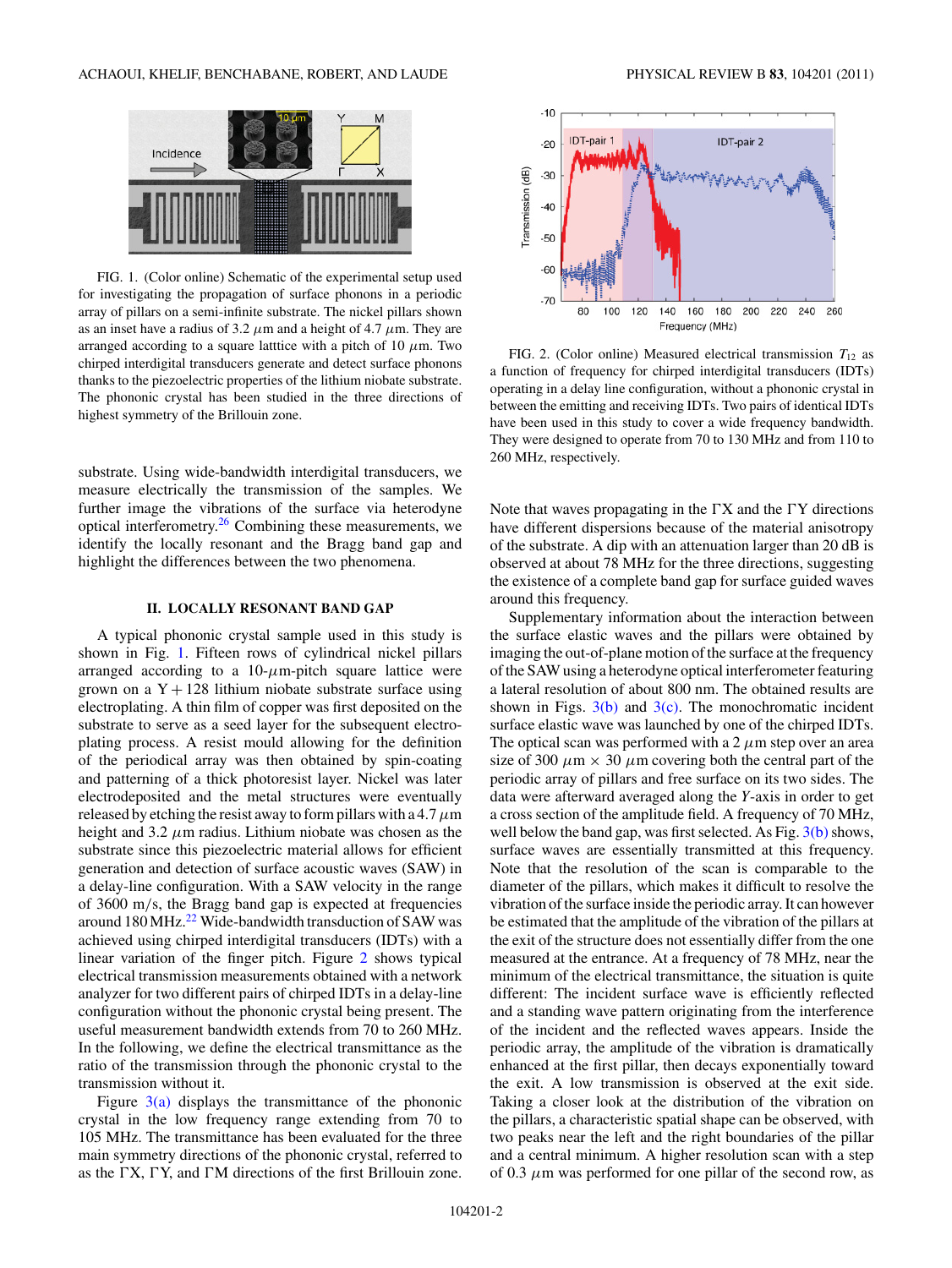<span id="page-2-0"></span>

FIG. 3. (Color online) Investigation of surface phonon propagation in the frequency range around the locally resonant band gap. (a) Experimental transmittance of the periodic array of pillars for the three highest symmetry directions of the first Brillouin zone. The transmission dip around 78 MHz is the signature of a complete band gap for surface elastic waves. (b) The averaged cross section of the displacement of the surface, as measured using heterodyne optical interferometry for a frequency of 70 MHz (point A) and the  $\Gamma X$  propagation direction, shows essentially a transmission of the incident surface waves. (c) For a frequency of 78 MHz (point B), the same measurement shows the decaying storage of elastic energy along the pillar array. (d) An optical scan of a single pillar of the second row reveals the modal distribution of the surface displacement at the frequency of the transmission dip. (e) The finite element computation of the vertical displacement of the pillar confirms that the observed modal distribution is that of the first local resonance of the pillar.

shown in Fig.  $3(d)$ , confirming this observation. Figure  $3(e)$ displays the computed modal shape of the first resonance of



FIG. 4. Band structure of a periodic array of nickel pillars on a lithium niobate substrate computed using a finite element method $27$ along the highest symmetry directions of the first Brillouin zone. The array is arranged according to a square lattice with a pitch  $a = 10 \ \mu \text{m}$ . The radius of the pillar is  $r = 3.2 \ \mu \text{m}$  and the height is  $h = 4.7 \mu$ m. The gray region indicates the radiative region, or sound cone, of the substrate.

the pillar. The computation indicates that the resonant mode should be antisymmetrical along the direction of propagation and symmetrical along the orthogonal direction. As only the modulus of the vibration is measured, experiment and simulation are in excellent agreement. The full band gap around 78 MHz is therefore clearly linked to a local resonance of the pillars.

# **III. PHONONIC BAND STRUCTURE**

The band structure for surface guided waves in a square array of nickel pillars sitting on a lithium niobate substrate was computed for the experimental geometrical parameters and is depicted in Fig. 4.The numerical computations were conducted using the finite element method described in Ref. [27](#page-4-0) and take into account the anisotropy of the substrate. Some discrepancy between the theoretical and the experimental parameters may be present, due to the difficulty in controlling exactly the height and the rugosity of each pillar. The radiative region, or sound cone, has been indicated as the gray region. Its boundary is defined by the dispersion of the slowest bulk wave propagating in the substrate. Inside this region, true surface guided waves do not exist in principle, although leaky surface waves may still exist. The Rayleigh surface wave that is incident on the array of pillars in the experiments has a linear dispersion line outside the radiative region, although very close to its boundary. The dispersion of the modes of the considered phononic crystal can then be understood as resulting from the interaction of these waves guided by the surface with the pillars. Two band gaps for surface guided waves appear in the band structure. For frequencies well below the first band gap, the wave dispersion is close to that of the Rayleigh surface wave. In other words, the pillars do not significantly affect the propagation at long wavelengths. When the first resonance frequency of the pillars is reached, however, i.e., at about 80 MHz, the surface waves are strongly slowed down and exhibit a flat dispersion, which is a distinctive feature of efficient elastic energy storage.  $39,40$ For the geometrical parameters used here, the first band gap, of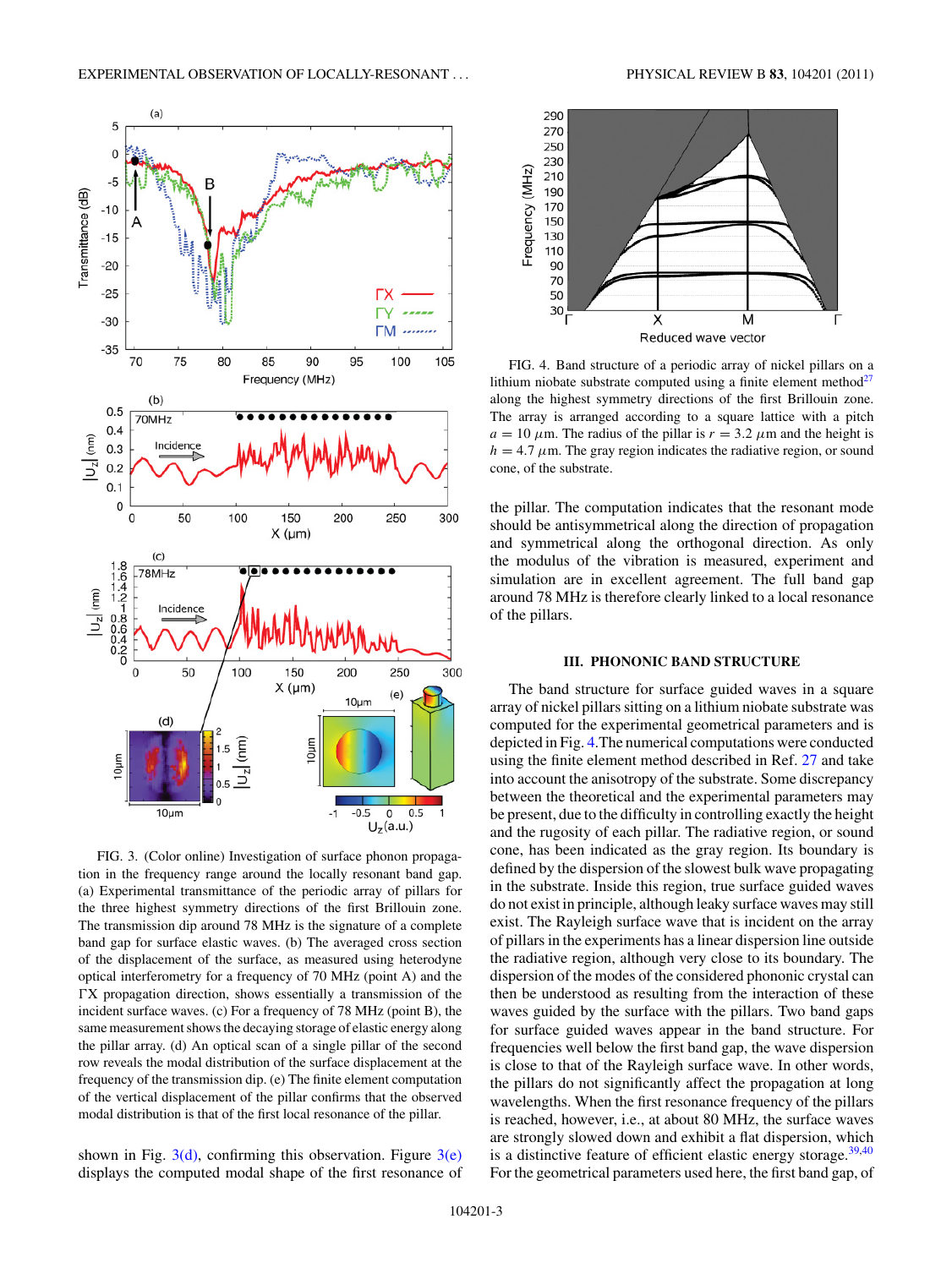the locally resonant type, appears at frequencies smaller by a factor of 2 than those of the second, Bragg band gap. It has been checked numerically that the position of the locally resonant gap is strongly affected by the pillar height. For instance, if this height equals the pitch of the array, the prohibited wavelength is around 200  $\mu$ m, instead of about 50  $\mu$ m in the present experiment. The position of the Bragg band gap, in contrast, remains quite stable. This dependence of the locally resonant band gap on the pillar height hence offers a practical means of controlling its frequency position. The third band has a rather linear dispersion, although its group velocity is significantly lower than that of the Rayleigh waves. In this case, the pillars have the role to slow the surface elastic wave. Let us here note that the fourth band is almost flat; it has been identified in the computations as the second resonant mode of the pillars, with an in-plane polarization. $27$ 

# **IV. BRAGG BAND GAP**

Figure  $5(a)$  displays the electrical transmittance of the phononic crystal in a frequency range extending from 100 to 230 MHz, for the  $\Gamma X$  direction. A wide Bragg band gap is observed for frequencies above 140 MHz. Below this frequency, the transmittance remains close to 1 and then drops abruptly at the band gap entrance. The band gap exit, however, is difficult to locate. It seems that a progressive retransmission occurs as the frequency increases from 180 MHz, culminating at 200 MHz, and falling again afterward. As predicted theoretically in Fig. [4,](#page-2-0) the radiative region is reached at about 180 MHz. Our computational model is unfortunately unable to predict the dispersion of the leaky surface guided waves in the radiative region, but we suggest that these may be responsible for the observed progressive retransmission.

Figure 5(b) shows an optical scan of the vibration of the surface at the frequency of 120 MHz, below the Bragg band gap, with experimental conditions identical to those of the optical scans presented in Fig. [3.](#page-2-0) The incident surface wave is partly reflected and partly transmitted by the phononic crystal of pillars. The amplitude of the surface vibration is higher inside the pillar array than on the free surface, in accordance with the observation that the pillars slow down the propagation of surface waves, resulting in the reduced group velocity of the third band in Fig. [4.](#page-2-0) The higher resolution scan performed for one pillar of the second row and shown in Fig.  $5(c)$  indicates that the energy is mostly confined inside the pillar with a symmetric in-plane polarization. This observation is confirmed by the numerical simulation shown in Fig.  $5(d)$ .

Figure  $5(e)$  shows the measured vibration of the surface at a frequency of 170 MHz, inside the Bragg band gap. An almost total reflection of the incident surface wave occurs, as can be evaluated from the standing wave pattern forming on the incident side of the phononic crystal. Inside the crystal itself, a strong exponential decay is observed. Such a decay is characteristic of Bragg destructive interferences and is reminiscent of similar observations for an array of holes in a substrate. $25,26$ 

#### **V. CONCLUSION**

In summary, we have studied experimentally how a periodic arrangement of pillars on a semi-infinite medium affects the



FIG. 5. (Color online) Investigation of surface phonon propagation in the frequency range around the Bragg band gap. (a) Experimental transmittance of the periodic array of pillars for the  $\Gamma X$  direction of the first Brillouin zone. A frequency band gap for surface elastic waves starts at 140 MHz. (b) The averaged cross section of the displacement of the surface, as measured using heterodyne optical interferometry for a frequency of 120 MHz (point C) and the  $\Gamma X$  propagation direction, shows a combination of transmission and reflection of the incident surface waves. (c) An optical scan of a single pillar of the second row reveals the modal distribution of the surface displacement at this frequency. (d) The finite element computation of the vertical displacement of the pillar is in agreement with the observed modal distribution of the pillar. (e) The averaged cross section of the displacement of the surface for a frequency of 170 MHz (point D) suggests that the incident surface waves are almost totally reflected and shows a strong exponential decay in the periodic array. The optical scan displayed as an inset illustrates how this reflection distributes spatially.